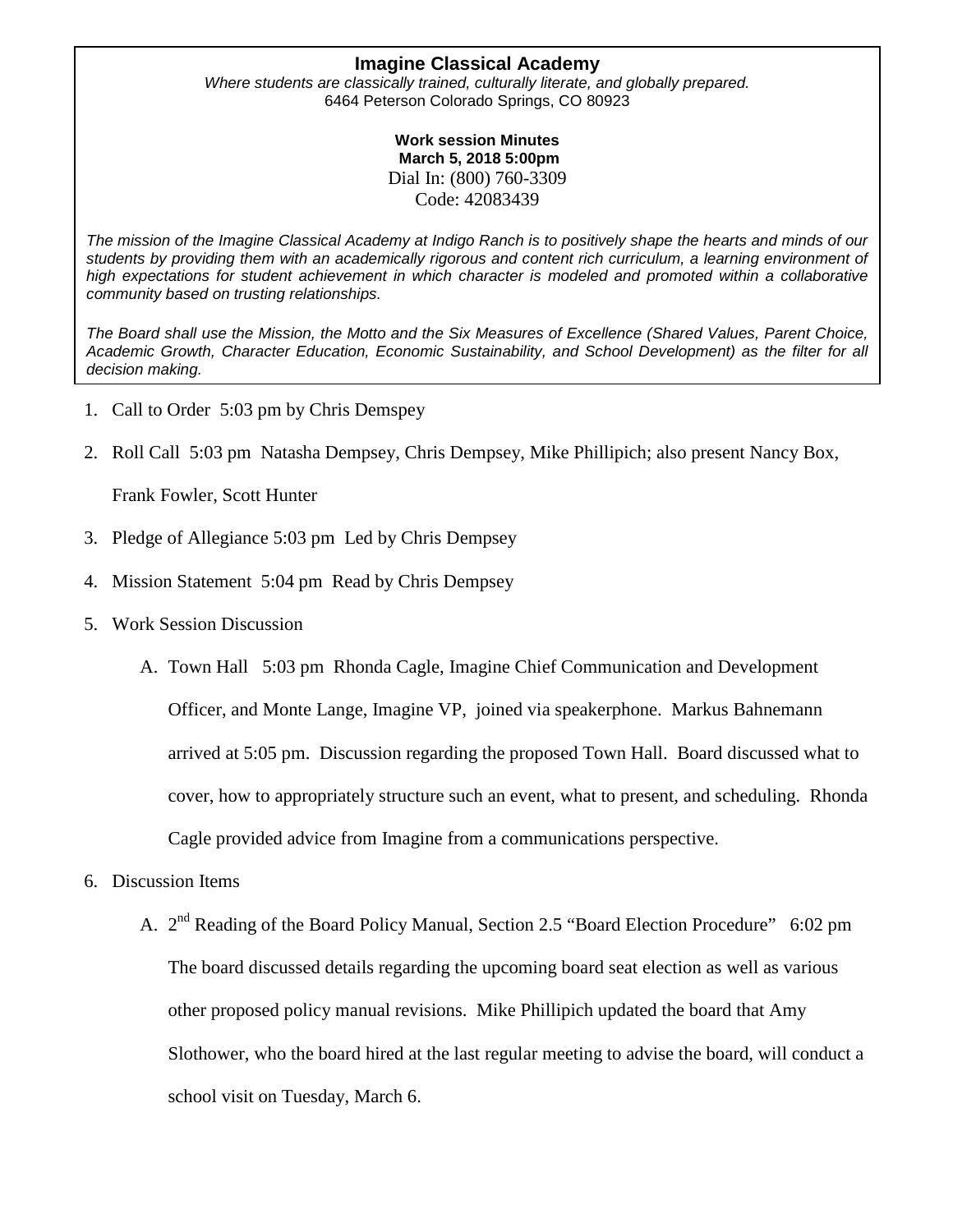7. Vote to Adjourn to Executive Session *(If Necessary - not needed)*

#### 8. **Executive Session** *(If Necessary - not needed)*

Negotiation strategy and instructing negotiators, i.e., contract negotiations, CRS 24-6-402(4)(e))

### 9. Vote to Adjourn from Executive Session *(If Necessary - not needed)*

10. Action Items *(Items that are for Board Approval by vote, which may require Board discussion.)*

- A. Board Policy Manual, Section 2.5 "Board Election Procedure" No action.
- 11. Adjournment 6:18 pm by Chris Dempsey

# *PARTICIPATION IN MEETINGS:*

*Board meetings are generally a time for the Board to hear from the Principal, other senior administration representatives, and those who are scheduled to make presentations on selected topics. Colorado law prohibits the Board from discussing public business other than during public meetings or executive sessions (see below). Therefore, these public sessions are working sessions of the Board that are intended to provide interaction between Board members and administration in an effort to reach decisions on a wide variety of issues. With rare exception, these meetings are not the best place for initial discussion to take place. New initiatives or proposals should typically be discussed first with administration and a formal proposal prepared for presentation at a time when the item can be scheduled on the agenda. Nevertheless, there are times when the Board is discussing a proposal that certain individuals attending the meeting can provide valuable insight, expertise and perspective to assist the Board in making wise and well-informed decisions. Generally, those involved in bringing forth an idea, and those most active in the process of researching and presenting a proposal, will be the ones most likely to be called upon for input during the Board's discussion. In addition, senior administration officials and representatives from other active task forces will be relied upon for their perspective concerning a particular proposal and the impact it will have on various constituencies.* 

# *OPEN FORUM:*

*During each meeting, the Board sets aside a period of time when anyone who wishes to do so may make a brief statement or mini-presentation to the Board. The Board will take these comments and suggestions under consideration, but will typically not have adequate time in the schedule or enough information to be able to make a decision or respond during the meeting. The Board may choose to refer such items to the administration for research and the possible future preparation of a recommended course of action to be considered at a later meeting.* 

# *OTHER VENUES FOR IDEAS AND SUGGESTIONS:*

*New ideas and suggestions are often best handled by contacting the administration. In addition, there are a number of other venues where interested individuals are encouraged to bring forth ideas and suggestions. These include, but are not limited to, Student Character Council; Parents Teachers Organizations (PTOs), Town Hall Meetings, Principal's Coffees, regularly scheduled parent meetings, and various Task Forces. Proposals which are brought forth through groups such as these, in close*